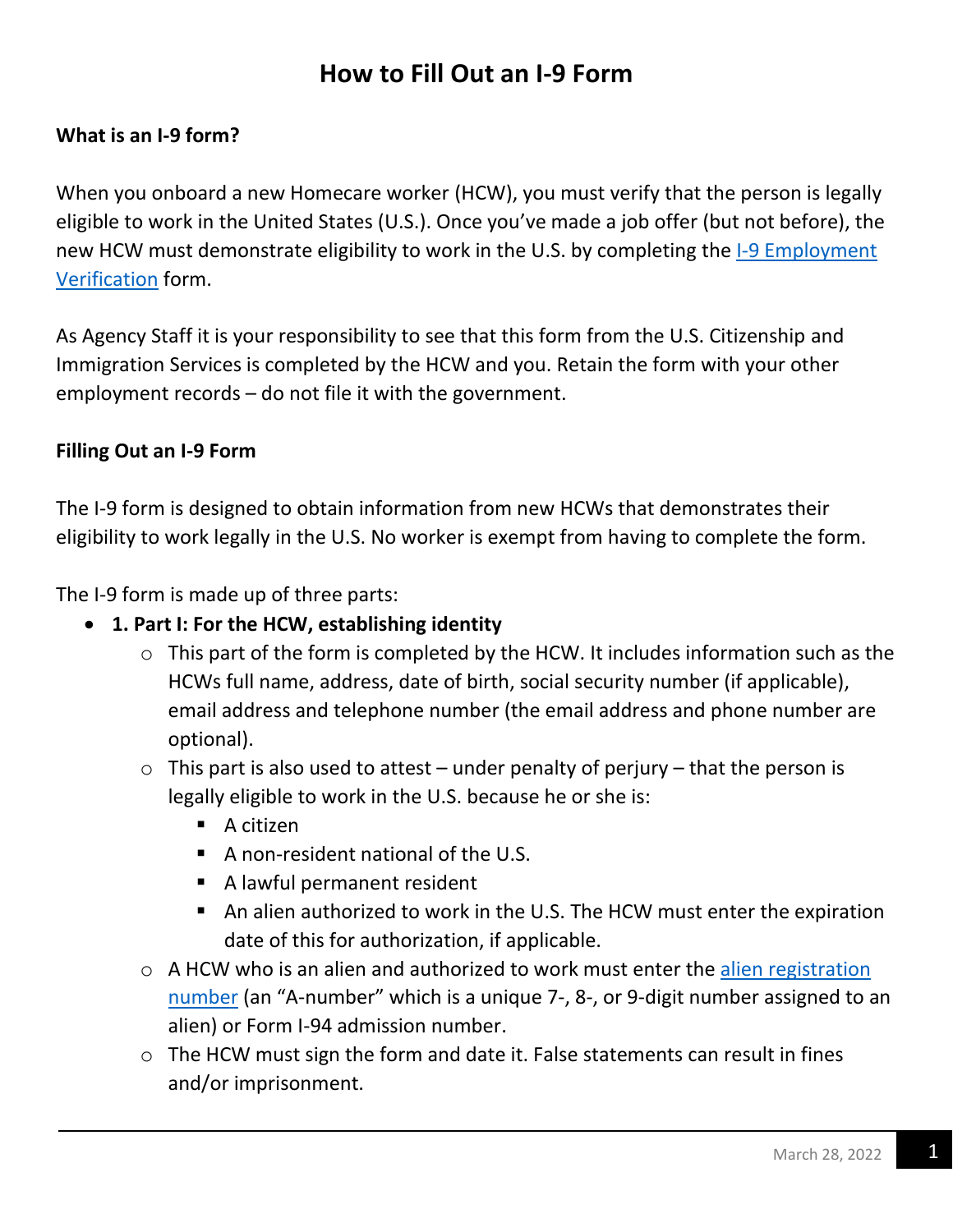o Some HCWs may need assistance to complete their portion of the form. If the HCW is disabled (or needs translation), the person aiding in the completion of the form (preparer and/or translator) must also enter his/her name and address, as well as signing the form (also under penalty of perjury).

## • **2. Part II: For agency staff reviewing the HCWs documents**

- $\circ$  This part of the form is completed by the agency staff. It describes the documents that the agency staff has reviewed to verify eligibility of employment. The agency staff should take this action within three days of the first day of employment (provider number is active). The agency staff can  $-$  but is not required to  $$ create a copy of the document(s) presented.
- o There are three lists of documents that can be used. The type of documents used dictate the portion of Part II that the agency staff must complete.
- o **List A:** The documents in this list establish both the HCWs identity and employment authorization. A HCW need only present one of the following forms to satisfy the document requirement:
	- U.S. passport (or U.S. passport code)
	- Permanent resident card ("Green Card") or alien registration receipt card (technically, the green card is Form I-551)
	- Foreign passport with a temporary I-551 stamp
	- Employment authorization document that contains a photograph (Form I-766)
	- For a non-immigrant alien authorized to work: a foreign passport and Form I-94 (or 94A) and an endorsement of the alien's non-immigrant status as long as it has not expired
	- Passport from the Federated States of Micronesia, Republic of the Marshall Islands
- o **List B:** The documents in this list show the identity of the HCW. If a HCW does not have a document from [List A,](https://www.uscis.gov/i-9-central/form-i-9-acceptable-documents) he or she must produce one document from [List B,](https://www.uscis.gov/i-9-central/form-i-9-acceptable-documents) plus one document from List C (below).
	- Driver's license or ID card issued by a state (as long as it contains a photo ID and other personal information)
	- School ID with a photograph
	- Voter's registration card
	- U.S. military card or draft record
	- Military dependent's ID card
	- U.S. Coast Guard Merchant Marine card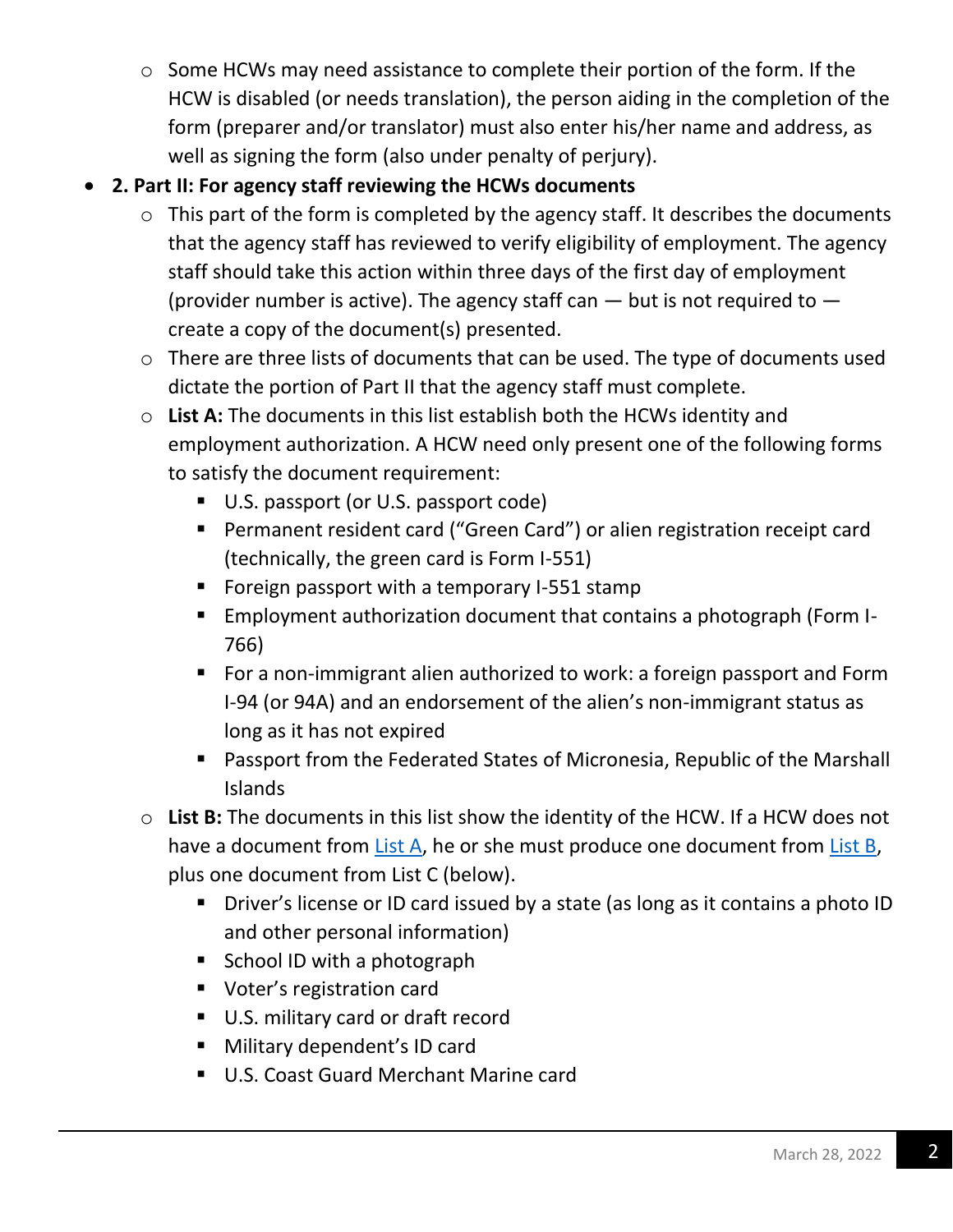- Native American tribal document
- Driver's license issued by a Canadian government authority
- o In List B, alternative documents that are acceptable to prove the HCWs identity include a school record or report card; client, doctor, or hospital record; or a daycare or nursery school record.
- o **List C:** This document establishes the HCWs authorization to work in the U.S. Again, if the HCW cannot produce a document from List A, he or she must produce one from List B and one from [List C.](https://www.uscis.gov/i-9-central/form-i-9-acceptable-documents)
	- Social Security account number card (unless the card says: not valid for employment, valid only for work with INS authorization, or valid for work only with DHS authorization)
	- Certification of birth abroad issued by the Department of State (Form FS-545)
	- Certification of report of birth issued by the Department of State (Form DS-1350)
	- Original or certified copy of a birth certificate issued by a state, county, municipal authority, or territory of the U.S. that has an official seal
	- Native American tribal document
	- U.S. citizen ID card (Form I-197)
	- Identification Card for use of resident citizen in the U.S. (Form I-179)
	- Employment authorization document issued by the Department of Homeland Security
- o As in the case of the HCW, agency staffs must attest under penalty of perjury that they have reviewed the necessary documents, believe they are genuine and believe to the best of their knowledge that the HCW is authorized to work in the U.S. In addition to signing the certification section, the agency staff must note the HCWs first day of employment (first day the HCW receives a provider number) as well as other agency staff information (the name of the business, the title of the person signing the form and the business's address).

# • **3. Part III: For the agency staff when rehiring**

- $\circ$  This part of the form is also completed only by the agency staff but is used only in the case of re-verifying when re-hiring an HCW. If a HCW is re-hired within three years of the date of the original I-9, the agency staff can opt to complete this section or a new I-9.
- o If it is necessary to complete this part, then the agency staff merely lists the name of the HCW (or new name if the HCW has had a name change) and date of re-hire.